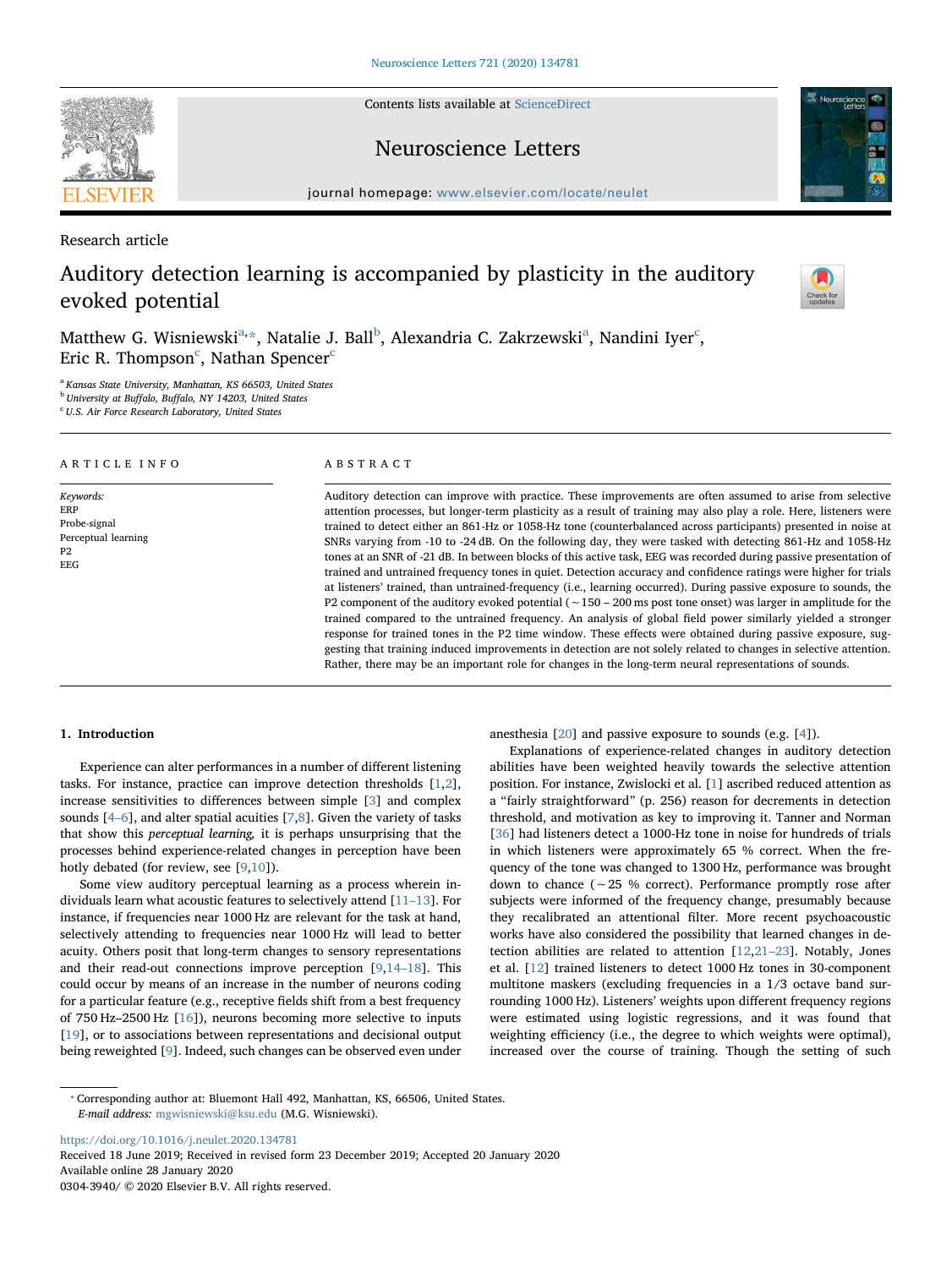weights could reasonably result from several learning mechanisms (e.g., changes in attention, representation, or read-out connections; cf. [[9](#page-3-6),[24\]](#page-4-1)), those authors concluded that "selective attention underlies improvement" ([\[12](#page-3-13)]; pg. EL133).

Similar to the above-mentioned behavioral detection work, participants in this study were given training in a tone-in-noise task where the frequency of the presented tone was fixed. After training, participants were tested with both a trained frequency and a previously unheard novel frequency. We probed both accuracy and confidence in performance. Interleaved with these active blocks were passive blocks in which the same tones were presented, but participants were asked to ignore sounds while EEG was recorded. We expected post-training accuracy and confidence ratings for the trained frequency to be higher than the untrained frequency. That is, we expected to see evidence of learning in behavior. Analyses of the EEG time-locked to tone presentation in the passive blocks were used to covertly monitor cortical responses to trained sounds when individuals were not engaged in a task (i.e., when there was little motivation to selectively attend). Several studies of discrimination learning have shown auditory N1, P2, and global field power (GFP) to increase in amplitude as a result of discrimination training [[4](#page-3-3)[,5](#page-3-15)[,25](#page-4-2)–29]. This is the case even when listeners are asked to ignore the sounds that are being presented to them during "passive" blocks (e.g. [\[4\]](#page-3-3)). We expected that if detection learning is at least partially driven by processes outside the scope of selective attention, there should be differences observable in passive blocks.

### 2. Methods

### 2.1. Participants

Sixteen young adults with tested normal hearing (< 20 dB HL, 0.25 – 8-kHz) participated in this study for compensation. All participants gave signed informed consent. The study was approved by the U.S. Air Force Research Laboratory's Wright-Site Institutional Review Board. Two listeners were dropped because of excessively noisy EEG data.

### 2.2. Apparatus

Participants were seated in a sound-attenuating booth. Sounds were presented diotically through earphones (ER-2; Etymotic Research, Elk Grove Village, IL, USA) at a level not exceeding 80 dB SPL. Experimental procedures were executed in MATLAB (Mathworks, Natick, MA). Timing of stimuli was controlled using a TDT system 3 real-time processor (RP2.1; Tucker-Davis Technologies, Alachua, FL).

## 2.3. Training

A two-interval two-alternative forced choice (2i-2afc) paradigm was used (See [Fig. 1\)](#page-1-0). On each trial, consecutive 2400-ms cosine-ramped (500-ms onsets and offsets) white noise sources were presented with a 100-ms gap between. These white noise sources were frozen across trials and participants to minimize acoustic trial-by-trial differences. An 80-ms pure tone was presented in one of the two noises, at either 861- Hz or 1058-Hz, and always at 1160 ms relative to noise onset. Participants were tasked with indicating which interval (referred to as masker

in instructions) contained the tone using the number pad on a computer keyboard. During testing, participants were also asked to rate their confidence on each trial on a 1–6 Likert scale. There were no response deadlines for the detection or metacognitive task (cf. [[30\]](#page-4-3)).

For half the participants, training involved detecting the 861-Hz tone. For the other half, training involved detection of the 1058-Hz tone. Participants underwent 8 blocks of 20 detection trials with feedback of correctness presented after responding in the detection task. From block 1 to block 8 the SNRs were: -10, -12, -14, -16, -18, -20, -22, and -24 dB. This fading from easy to hard SNRs was employed so that: 1) the demands of the task were made obvious to participants; and 2) perceptual learning would be effectively produced (for review, see [[4](#page-3-3),[10,](#page-3-7)[31\]](#page-4-4)). All of training took place in a single session of ∼30 min.

#### 2.4. Testing

Testing procedures were carried out in a separate session on the day immediately following training. Testing involved two different protocols. The first protocol, which we refer to as "Active," employed procedures similar to training. SNR was fixed at -21 dB, and trials contained the 861-Hz and 1058-Hz tones with equal a priori probabilities. In each block, participants completed 50 trials. Unlike training, no feedback was provided. There were 5 total active blocks (∼125 trials per frequency; 250 trials total). Individuals were informed that there could be more than one tone frequency within a block. An active block lasted approximately 8 min.

The second protocol, which we refer to as "Passive," was characterized by 861-Hz and 1058-Hz tones presented in silence. Frequencies were varied within a block with equal a priori probabilities. Stimulus-onset asynchronies varied randomly between 350-ms and 850-ms. There were 5 blocks of 100 tone presentations (∼250 per frequency; 500 total). Participants were asked to ignore the sounds and read material of their own choice during this period [[32\]](#page-4-5). A passive block lasted approximately 1.5 min. Passive and active blocks were interleaved throughout the testing session. All together, including breaks in between blocks, data collection lasted ∼50 min for the test.

## 2.5. EEG methods

EEG data (135 channels) were gathered at a 2048-Hz sample rate, 24-bit A/D resolution, and were referenced to the common-mode-sense driven-right-leg electrodes (CMS/DRL) of a BioSemi Active II system (BioSemi, Amsterdam, the Netherlands). Caps were used with 128 electrode positions arranged according to a BioSemi equiradial format. The additional 7 electrodes were placed on the nose tip, on lateral sides of the eyes, underneath eyes, and on the mastoids.

All data processing and analyses were performed using EEGLAB [[33\]](#page-4-6) and custom MATLAB scripts/functions. Data were re-sampled at 256-Hz (after applying an anti-aliasing filter), re-referenced to the average of mastoids, and digitally filtered with a zero-phase FIR highpass (.25 Hz half-amplitude cutoff) and low-pass filter (56.25 Hz halfamplitude cutoff). Channels and portions of markedly noisy data were manually removed based on visual inspection. Independent component analysis (ICA) was run on the remaining continuous data. Independent component (IC) processes identified as eye- or muscle- movement artifacts (based on scalp projections, spectra, and time courses) were

<span id="page-1-0"></span>**Detection Task Metacognitive Task** Signal Was the tone in the first of How confident are you that you were correct? second masker?  $\overline{2}$ 123456 Masker  $\overline{z}$ Time (s)

Fig. 1. Depiction of the active task used in training and testing. For training, the metacognitive portion of the task was absent.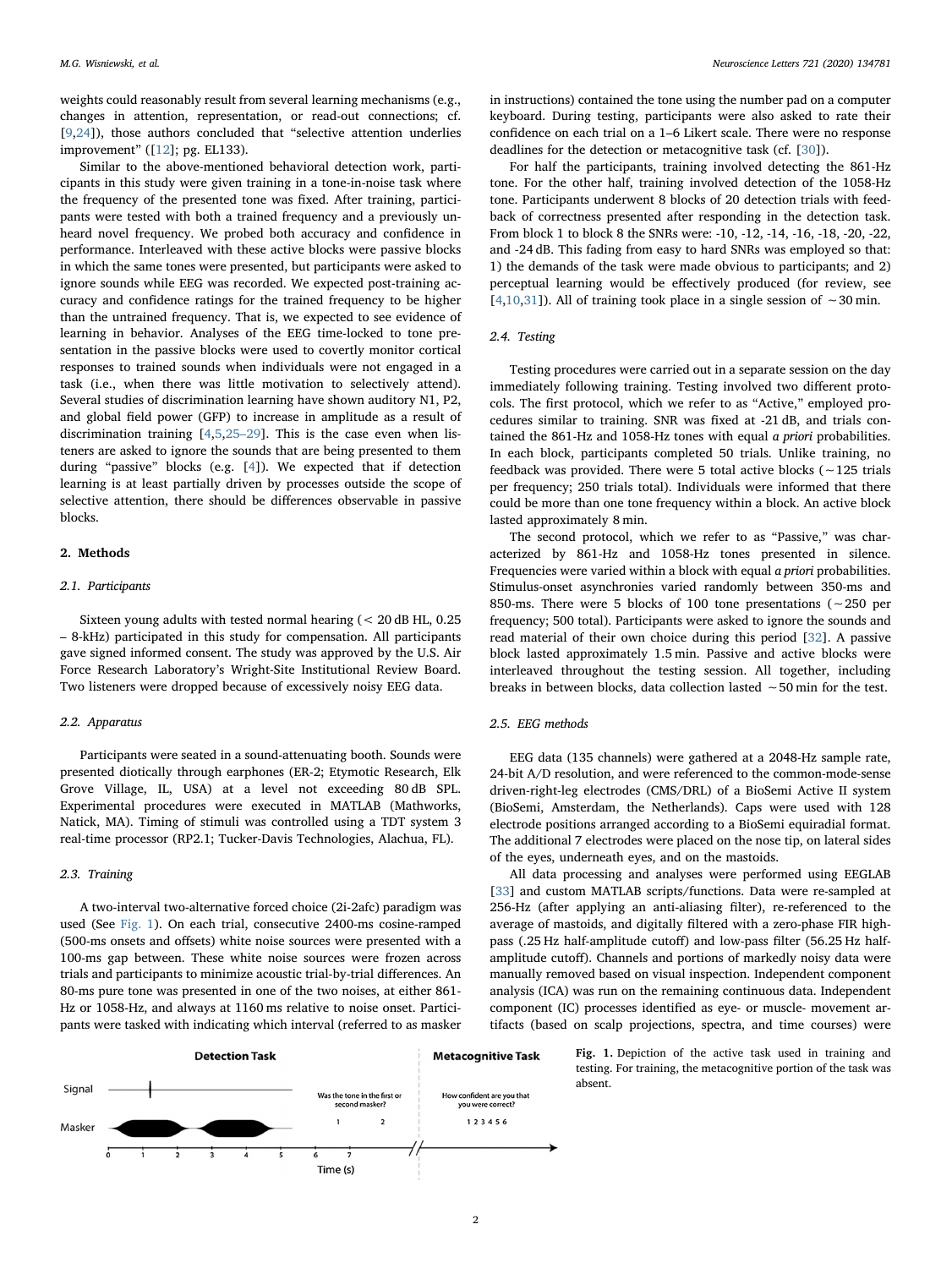removed from the data (i.e., the data were corrected for artifacts; cf [[18](#page-3-16)[,34](#page-4-7)].).

For AEP analyses, epochs were extracted from -0.15 to 0.3 s surrounding onsets of tones in the passive blocks. Baselines were removed (-150 – 0-ms). Epoch voltage time-courses were averaged to make AEPs. For analyses of the AEP, we averaged AEPs across a central cluster of electrodes where the AEP is typically measured (see [Fig. 2a](#page-2-0) for electrode locations). Amplitudes of P1, N1, and P2 components were extracted using mean voltages within time-windows selected based on AEPs averaged across trained and untrained frequencies. These windows were  $40 - 80$ -ms,  $90 - 110$ -ms, and  $150 - 200$ -ms respectively. GFP was also analyzed by taking the standard deviation of voltage across electrodes for each time-point in these AEPs. GFP reflects how strong a potential is across all electrodes in the electrode montage and can be more sensitive to differences between conditions, especially when using high-density montages such as the one used here [\[35](#page-4-8)]. GFP was analyzed in the same time windows as the AEP.

#### 3. Results

## 3.1. Behavioral data

[Table 1](#page-2-1) presents accuracy (proportion correct) for trained and untrained frequencies in the test. Proportion correct was significantly higher for the trained compared to the untrained frequency, t  $(13) = 3.41$ ,  $p = .005$ , Cohen's  $d = 0.76$ . Training therefore had the expected effect. Training had a similar impact on confidence ratings. That is, ratings of confidence were significantly higher for the trained compared to the untrained frequency,  $t(13) = 3.86$ ,  $p = .002$ , Cohen's  $d = 1.44$ . In general, the behavioral data show strong effects of learning on detection accuracy and confidence.

#### 3.2. Electrophysiology during passive exposure

[Fig. 2a](#page-2-0) shows ERPs time-locked to trained (solid line) and untrained (dashed line) tone onsets. For both trained and untrained frequencies there were clear AEPs with middle latency Pa and Nb components, and the later P1, N1, and P2 components that were of interest here. Further, scalp maps shown in [Fig. 2b](#page-2-0) display typical scalp distributions for P1, N1, and P2.

There were apparent differences between trained and untrained tone amplitudes observable in the AEP waveforms [\(Fig. 1a](#page-1-0)) and scalp maps [\(Fig. 2](#page-2-0)b). Paired-sample  $t$  tests revealed a significant difference for P2 amplitude,  $t(13) = 2.26$ ,  $p = .042$ , Cohen's  $d = .60$ . Means for P1 and N1 were not significantly different between conditions,  $ts < 1.3$  $ts < 1.3$  $ts < 1.3$ .

Traces of global field power for trained (solid line) and untrained (dashed line) tones are shown in [Fig. 3](#page-2-3). Mimicking the AEP data, GFP in the P1 and P2 windows appeared to be strongest following trained compared to untrained tones. Paired-sample  $t$  tests revealed a significant difference for P2,  $t(13) = 3.24$ ,  $p = .006$ , Cohen's  $d = .87$ . Mean GFP in the P1 and N1 time-windows were not significantly different between conditions,  $ts < 1.46$ .

## 4. Discussion

We observed auditory detection training effects such that tones at a trained frequency were detected with greater accuracy and rated with greater confidence than tones at an untrained frequency. Accompanying these behavioral effects was a larger amplitude P2 in the

<span id="page-2-0"></span>

Fig. 2. (a) AEPs at the central cluster of electrodes for untrained (dashed line) and trained (solid line) tones presented during passive blocks. Components of the AEP are labeled. In the scalp image in the upper left corner, black dots represent the locations of electrodes within the central cluster. The asterisk marks a significant difference in component amplitude ( $p < .05$ ) (b) Scalp maps of P1, N1, and P2 amplitudes for untrained and trained tones.

<span id="page-2-1"></span>

| Table 1                  |  |
|--------------------------|--|
| Behavioral Data Summary. |  |

|                            | <b>Proportion Correct</b> | Confidence Rating |
|----------------------------|---------------------------|-------------------|
| <b>Trained Frequency</b>   | 0.87(0.03)                | 3.69(0.31)        |
| <b>Untrained Frequency</b> | 0.74(0.04)                | 2.81(0.32)        |

Note. Values in parentheses represent standard error of the mean.

<span id="page-2-3"></span>

Fig. 3. Global field power time-locked to the onset of trained and untrained tones in passive blocks. The asterisk marks a significant difference for GFP in the P2 time-window  $(p < .05)$ .

AEP for the trained compared to the untrained frequency, and a corresponding larger GFP in the P2 time-window. In other words, the response to trained sounds was stronger than the response to untrained sounds. This occurred under a condition of passive exposure. Many works (both early; [[36\]](#page-4-0), and current [[12\]](#page-3-13);) have assumed that

<span id="page-2-2"></span> $^{\rm 1}$  An additional analysis at a cluster of frontal channels also failed to yield a significant difference for either P1 or N1, ts < 1.17. For readers interested in AEPs from the active portion of this task, see Ball et al. [[43\]](#page-4-9) and Zakrzewski et al. [\[30](#page-4-3)].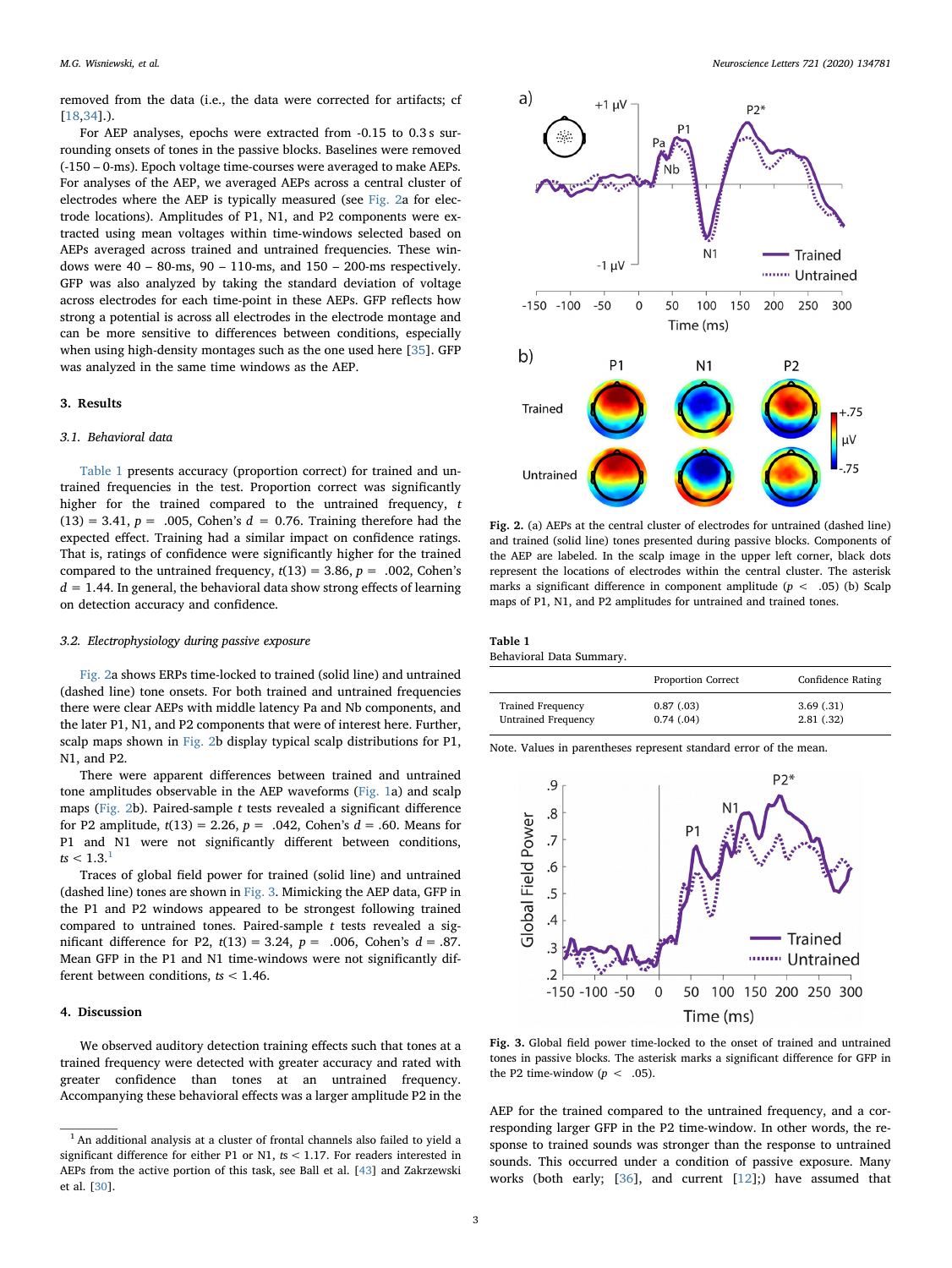improvements in auditory detection are a result of selective attention. The significance of this work is that it suggests an additional role for learning-related changes in neural responses outside the scope of selective attention.

If learned improvements in auditory detection partially result from processes related to representational plasticity for experienced stimuli, this has important consequences for how explicit training regimens should be designed. Auditory detection sensitivities are critical for many occupations. For instance, survivability for military operators depends on the detection of threat signals (e.g., the sound of an enemy reloading) in noisy environments [\[37](#page-4-10)]. It has been repeatedly argued that listening training needs to be integrated into military training in order to maximize auditory situational awareness [[37,](#page-4-10)[38](#page-4-11)]. It is common to approach perceptual training design with the assumption that the brunt of learning involves knowing what to listen for ([\[11](#page-3-8)] [\[13](#page-3-17)];). For instance, some suggest to employ a few very easy trials to direct attention to relevant dimensions before switching to difficult trials [\[13](#page-3-17)]. However, recent work suggests that such protocols may not yield learning effects as strong as protocols that are designed to maximize the efficiency of representation-based learning processes [\[10](#page-3-7)[,31](#page-4-4)]. Furthermore, in scenarios like those common in military operation, listeners may need to detect many different types of signals, or changes in signals, that have drastically different spectral profiles [[37,](#page-4-10)[39\]](#page-4-12). It would be difficult to employ an attentional filter that encompasses all signals of importance, while also filtering out unimportant signals. Work on auditory detection training should consider how different types of training constrain long-term plasticity rather than just momentary settings for attentional filters.

One important caveat to this work has to do with our assumption that selective attention was not being utilized in the passive protocol. Participants were instructed to ignore the sounds, and instead focus on reading material of their choosing. This is a common procedure in AEP studies [\[32](#page-4-5)]. There was little motivation to pay attention to sounds, and even less so to pay attention to sounds at one frequency over another. Nevertheless, we cannot definitively say that participants avoided paying attention to the trained frequency during passive EEG recordings. It is noteworthy that we observed no differences between trained and untrained frequencies for the N1. This is a component often associated with auditory selective attention (e.g., [\[40\]](#page-4-13)). Further, other work suggests that attention leads to decreased P2 amplitudes [[41\]](#page-4-14). We thus observed the opposite of what would be expected if trained sounds received more attention. We hypothesize that the same result should hold when attention is diverted from the frequency dimension of tones to some other dimension during EEG recording (e.g., location in space). Such a condition would be an active attentional condition rather than the passive approach taken here.

A within-subject manipulation was used here to assess learning effects (trained vs. untrained frequency). This approach was taken to minimize impacts of procedural learning that can mask perceptual learning when using untrained control subjects [\[42](#page-4-15)]. However, because of this, we also cannot determine whether there was any generalization from the trained to untrained frequency. We expect that the effects seen here would be even stronger when using an untrained control group for comparison.

## 5. Conclusions

That differences were observed between trained and untrained frequency tones in EEG responses during passive presentation suggests that selective attention is not the only process involved in auditory detection learning. Auditory detection learning likely relies on both long-term representation-based changes and attentional biases. Future work aimed at testing predictions of theory and potential application will benefit from considering both processes.

#### CRediT authorship contribution statement

Matthew G. Wisniewski: Conceptualization, Methodology, Software, Formal analysis, Writing - original draft, Visualization. Natalie J. Ball: Conceptualization, Formal analysis, Investigation, Writing - original draft, Funding acquisition. Alexandria C. Zakrzewski: Conceptualization, Methodology, Investigation, Writing review & editing, Supervision. Nandini Iyer: Conceptualization, Writing - review & editing, Funding acquisition. Eric R. Thompson: Conceptualization, Writing - review & editing. Nathan Spencer: Conceptualization, Writing - review & editing.

## Acknowledgments

This research was supported in part by an appointment of N.J.B. to the Student Research Participation Program at the U.S. Air Force Research Laboratory, 711th Human Performance Wing administered by the Oak Ridge Institute for Science and Education through an interagency agreement between the U.S. Department of Energy and USAFRL, and a trainee research grant awarded by the Temporal Dynamics Learning Center. Portions of this experiment were presented at the 2017 Acoustical Society of America (ASA) conference in Boston, MA. M.G.W. and A.C.Z. were funded by an Oak Ridge Institute for Science and Education research participant award.

#### References

- <span id="page-3-0"></span>[1] [J. Zwislocki, F. Maire, A.S. Feldman, H. Rubin, On the e](http://refhub.elsevier.com/S0304-3940(20)30051-3/sbref0005)ffect of practice and mo[tivation on the threshold of audibility, J. Acoust. Soc. Am. 30 \(4\) \(1958\) 254](http://refhub.elsevier.com/S0304-3940(20)30051-3/sbref0005)–262.
- <span id="page-3-1"></span>[2] [M.R. Leek, C.S. Watson, Learning to detect auditory pattern components, J. Acoust.](http://refhub.elsevier.com/S0304-3940(20)30051-3/sbref0010) [Soc. Am. 76 \(4\) \(1984\) 1037](http://refhub.elsevier.com/S0304-3940(20)30051-3/sbref0010)–1044.
- <span id="page-3-2"></span>[3] [K. Delhommeau, C. Micheyl, R. Jouvent, Generalization of frequency discrimination](http://refhub.elsevier.com/S0304-3940(20)30051-3/sbref0015) [learning across frequencies and ears: implications for underlying neural mechan](http://refhub.elsevier.com/S0304-3940(20)30051-3/sbref0015)[isms in humans, J. Assoc. Res. Otolaryngol. 6 \(2\) \(2005\) 171](http://refhub.elsevier.com/S0304-3940(20)30051-3/sbref0015)–179.
- <span id="page-3-3"></span>[4] [I. Orduña, E.H. Liu, B.A. Church, A.C. Eddins, E. Mercado III, Evoked-potential](http://refhub.elsevier.com/S0304-3940(20)30051-3/sbref0020) [changes following discrimination learning involving complex sounds, Clin.](http://refhub.elsevier.com/S0304-3940(20)30051-3/sbref0020) [Neurophysiol. 123 \(4\) \(2012\) 711](http://refhub.elsevier.com/S0304-3940(20)30051-3/sbref0020)–719.
- <span id="page-3-15"></span>[5] [K. Tremblay, B. Ross, K. Inoue, K. McClannahan, G. Collet, Is the auditory evoked](http://refhub.elsevier.com/S0304-3940(20)30051-3/sbref0025) [P2 response a biomarker of learning? Front. Syst. Neurosci. 8 \(2014\) 28.](http://refhub.elsevier.com/S0304-3940(20)30051-3/sbref0025)
- [6] [M.G. Wisniewski, B.A. Church, E. Mercado, Individual di](http://refhub.elsevier.com/S0304-3940(20)30051-3/sbref0030)fferences during acquisi[tion predict shifts in generalization, Behav. Processes 104 \(2014\) 25](http://refhub.elsevier.com/S0304-3940(20)30051-3/sbref0030)–34.
- <span id="page-3-4"></span>[7] [D.R. Irvine, Plasticity in the auditory pathway, The Oxford Handbook of Auditory](http://refhub.elsevier.com/S0304-3940(20)30051-3/sbref0035) [Neuroscience 2 \(2010\) 387](http://refhub.elsevier.com/S0304-3940(20)30051-3/sbref0035)–415.
- <span id="page-3-5"></span>[8] [M.G. Wisniewski, G.D. Romigh, S.M. Kenzig, N. Iyer, B.D. Simpson, E.R. Thompson,](http://refhub.elsevier.com/S0304-3940(20)30051-3/sbref0040) [C.D. Rothwell, Enhanced auditory spatial performance using individualized head](http://refhub.elsevier.com/S0304-3940(20)30051-3/sbref0040)[related transfer functions: an event-related potential study, J. Acoust. Soc. Am. 140](http://refhub.elsevier.com/S0304-3940(20)30051-3/sbref0040) [\(6\) \(2016\) EL539](http://refhub.elsevier.com/S0304-3940(20)30051-3/sbref0040)–EL544.
- <span id="page-3-6"></span>[9] [A.A. Petrov, B.A. Dosher, Z.L. Lu, The dynamics of perceptual learning: an incre](http://refhub.elsevier.com/S0304-3940(20)30051-3/sbref0045)[mental reweighting model, Psychol. Rev. 112 \(4\) \(2005\) 715.](http://refhub.elsevier.com/S0304-3940(20)30051-3/sbref0045)
- <span id="page-3-7"></span>[10] [M.G. Wisniewski, M.L. Radell, B.A. Church, E. Mercado III, Bene](http://refhub.elsevier.com/S0304-3940(20)30051-3/sbref0050)fits of fading in [perceptual learning are driven by more than dimensional attention, PLoS One 12 \(7\)](http://refhub.elsevier.com/S0304-3940(20)30051-3/sbref0050) [\(2017\) e0180959.](http://refhub.elsevier.com/S0304-3940(20)30051-3/sbref0050)
- <span id="page-3-8"></span>[11] [M. Ahissar, M. Nahum, I. Nelken, S. Hochstein, Reverse hierarchies and sensory](http://refhub.elsevier.com/S0304-3940(20)30051-3/sbref0055) [learning, Philos. Trans. Biol. Sci. 364 \(1515\) \(2009\) 285](http://refhub.elsevier.com/S0304-3940(20)30051-3/sbref0055)–299.
- <span id="page-3-13"></span>[12] [P.R. Jones, D.R. Moore, D.E. Shub, S. Amitay, Learning to detect a tone in un](http://refhub.elsevier.com/S0304-3940(20)30051-3/sbref0060)[predictable noise, J. Acoust. Soc. Am. 135 \(3\) \(2014\) EL128-EL133.](http://refhub.elsevier.com/S0304-3940(20)30051-3/sbref0060)
- <span id="page-3-17"></span>[13] [H. Pashler, M.C. Mozer, When does fading enhance perceptual category learning? J.](http://refhub.elsevier.com/S0304-3940(20)30051-3/sbref0065) [Exp. Psychol. Learn. Mem. Cogn. 39 \(4\) \(2013\) 1162.](http://refhub.elsevier.com/S0304-3940(20)30051-3/sbref0065)
- <span id="page-3-9"></span>[14] [C.D. Gilbert, M. Sigman, R.E. Crist, The neural basis of perceptual learning, Neuron](http://refhub.elsevier.com/S0304-3940(20)30051-3/sbref0070) [31 \(5\) \(2001\) 681](http://refhub.elsevier.com/S0304-3940(20)30051-3/sbref0070)–697.
- [15] [J.P. McGann, Associative learning and sensory neuroplasticity: how does it happen](http://refhub.elsevier.com/S0304-3940(20)30051-3/sbref0075) [and what is it good for? Learn. Mem. 22 \(11\) \(2015\) 567](http://refhub.elsevier.com/S0304-3940(20)30051-3/sbref0075)–576.
- <span id="page-3-10"></span>[16] [N.M. Weinberger, Auditory associative memory and representational plasticity in](http://refhub.elsevier.com/S0304-3940(20)30051-3/sbref0080) [the primary auditory cortex, Hear. Res. 229 \(1-2\) \(2007\) 54](http://refhub.elsevier.com/S0304-3940(20)30051-3/sbref0080)–68.
- [17] [M.G. Wisniewski, M.L. Radell, L.M. Guillette, C.B. Sturdy, E. Mercado, Predicting](http://refhub.elsevier.com/S0304-3940(20)30051-3/sbref0085) [shifts in generalization gradients with perceptrons, Learn. Behav. 40 \(2\) \(2012\)](http://refhub.elsevier.com/S0304-3940(20)30051-3/sbref0085) 128–[144.](http://refhub.elsevier.com/S0304-3940(20)30051-3/sbref0085)
- <span id="page-3-16"></span>[18] M.G. [Wisniewski, Predicting favorable and unfavorable consequences of perceptual](http://refhub.elsevier.com/S0304-3940(20)30051-3/sbref0090) [learning: worsening and the peak shift, Exp. Brain Rev. 235 \(2017\) 1233](http://refhub.elsevier.com/S0304-3940(20)30051-3/sbref0090)–1245.
- <span id="page-3-11"></span>[19] [A. Schoups, R. Vogels, N. Qian, G. Orban, Practising orientation identi](http://refhub.elsevier.com/S0304-3940(20)30051-3/sbref0095)fication im[proves orientation coding in V1 neurons, Nature 412 \(6846\) \(2001\) 549](http://refhub.elsevier.com/S0304-3940(20)30051-3/sbref0095)–553.
- <span id="page-3-12"></span>[20] [G.H. Recanzone, C.E. Schreiner, M.M. Merzenich, Plasticity in the frequency re](http://refhub.elsevier.com/S0304-3940(20)30051-3/sbref0100)[presentation of primary auditory cortex following discrimination training in adult](http://refhub.elsevier.com/S0304-3940(20)30051-3/sbref0100) [owl monkeys, J. Neurosci. 13 \(1993\) 87](http://refhub.elsevier.com/S0304-3940(20)30051-3/sbref0100)–103.
- <span id="page-3-14"></span>[21] [M.B. Fitzgerald, B.A. Wright, A perceptual learning investigation of the pitch eli](http://refhub.elsevier.com/S0304-3940(20)30051-3/sbref0105)[cited by amplitude-modulated noise, J. Acoust. Soc. Am. 118 \(6\) \(2005\)](http://refhub.elsevier.com/S0304-3940(20)30051-3/sbref0105) 3794–[3803.](http://refhub.elsevier.com/S0304-3940(20)30051-3/sbref0105)